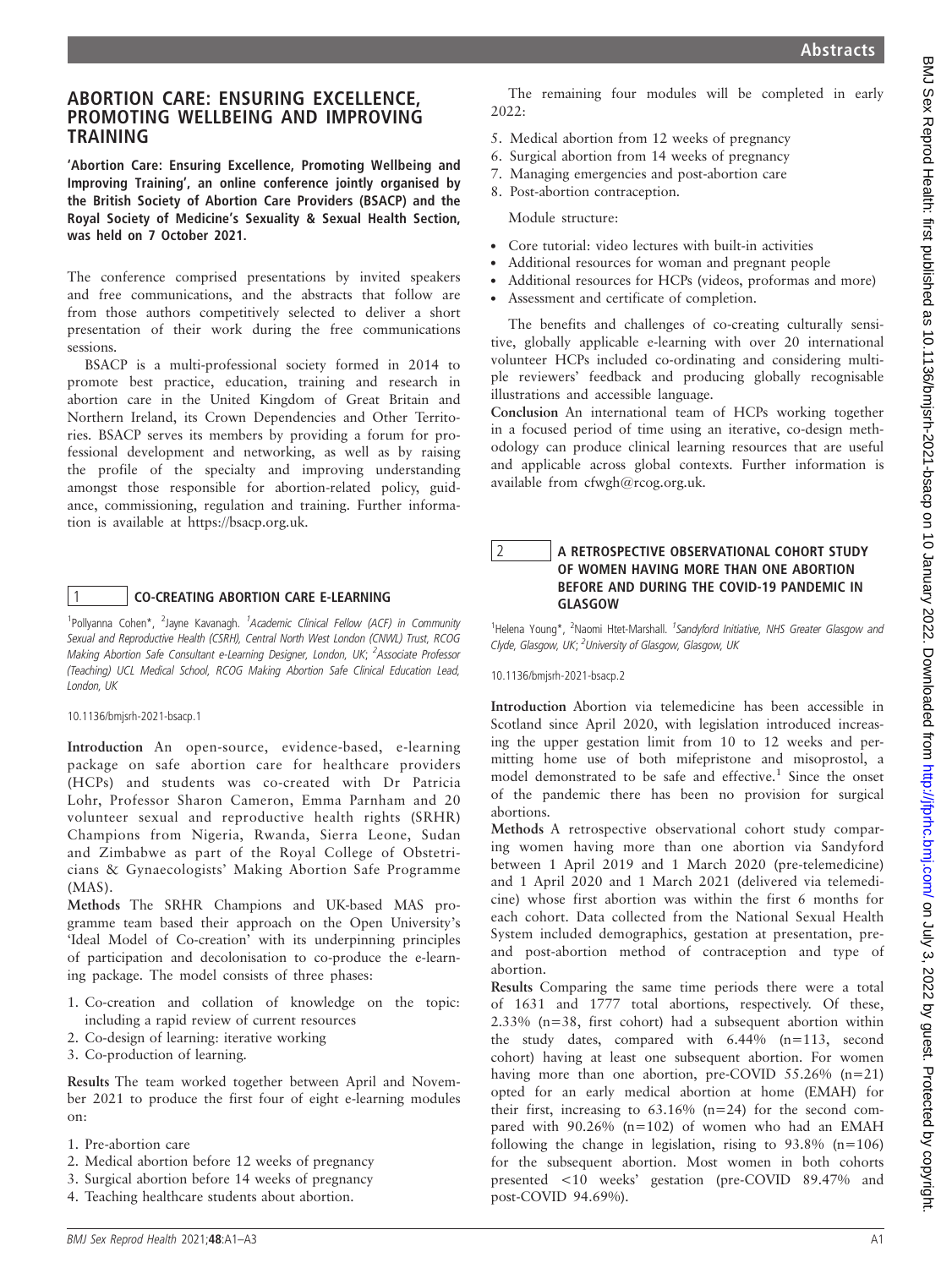Conclusions There was a three-fold increase in the number of women presenting for more than one abortion following the introduction of telemedicine and the COVID pandemic. It is not possible to identify reasons for this from this study but it is likely that there are several contributory factors, including socioeconomic factors, access to or perceived access to contraception, and long-acting reversible contraception (LARC) provision. The accessibility and acceptability of the telemedicine model for women seeking abortion is also highlighted.

#### **REFERENCE**

1. Aiken A, Lohr P, Lord J, et al. Effectiveness, safety and acceptability of no-test medical abortion (termination of pregnancy) provided via telemedicine: a national cohort study. BJOG 2021;128(9):1464–1474.

#### 3 ABORTION STORIES FROM AFRICAN, CARIBBEAN AND ASIAN PEOPLE IN ENGLAND AND WALES

<sup>1</sup>Annabel Sowemimo, <sup>2</sup>Edem Barbara Ntumy, <sup>3</sup>Manna Mostaghim\*. <sup>1</sup>Community Sexual and Reproductive Health Doctor/Founder and Director of Decolonising Contraception, Decolonising Contraception; <sup>2</sup>Co-Director and Community Engagement Officer, Decolonising Contraception; <sup>3</sup>PhD Candidate/Researcher, Health Policy Department, The London School of Economics and Political Science, London, UK

10.1136/bmjsrh-2021-bsacp.3

Introduction People of African, Caribbean and Asian descent in England and Wales have abortions. In 2020, 209 917 abortion procedures occurred in England and Wales. One in five people who had an abortion were non-white residents of England and Wales: 14 694 (7%) Black, 18 892 (9%) Asian and 8396 (4%) Mixed descent.<sup>1</sup> But the specific abortion experiences of people of African, Caribbean and Asian descent are largely invisible in the current discourse about abortion services in the UK.

Methods Decolonising Contraception conducted semi-structured interviews with 11 people of African, Caribbean and Asian descent. The participants were asked to share their abortion experiences in England and Wales.

Participants were recruited from a social media campaign conducted via Decolonising Contraception's online channels, and from relevant online platforms or channels that primarily catered to an audience of people of African, Caribbean and Asian descent.

The interviews were conducted in compliance with COVID-19 safety measures and were conducted online. The participants were invited to a series of online discussions to share their abortion stories in a group or in a one-to-one interview.

Discussion Although this was a small sample, abortion stories are crucial in challenging the stigma of pregnancy terminations. To challenge the general stigma about abortion, participants were invited to share their experiences of choice, accessibility and safety in procuring their abortions. The majority of participants shared that abortion services were readily accessible and National Health Service (NHS) staff supported their abortion care.

Participants also discussed how cultural, religious and social pressures impacted their decision-making process in receiving abortion care. Most participants articulated the need for more specific and culturally relevant pre- and post-abortion care services, and noted the paramount importance of personal networks in their abortion care.

# **REFERENCE**

1. Department of Health and Social Care. National Statistics: Abortion Statistics, England and Wales: 2020. https://www.gov.uk/government/statistics/abortion-statistics-for-england-and-wales-2020/abortion-statistics-england-and-wales-2020

### 4 TREATMENT ADHERENCE AND EXPERIENCE OF SIDE EFFECTS WITH TELEMEDICINE MEDICAL ABORTION AT HOME

<sup>1,2</sup>John J Reynolds-Wright\*, <sup>1,2</sup>Anne Johnstone, <sup>1,2</sup>Karen McCabe, <sup>3</sup>Emily Evans, <sup>1,2</sup>Sharon T Cameron. <sup>1</sup>MRC Centre for Reproductive Health, University of Edinburgh, Edinburgh, UK; <sup>2</sup>Chalmers Centre for Sexual and Reproductive Health, NHS Lothian, Edinburgh, UK; <sup>3</sup> Edinburgh Clinical Research Facility, University of Edinburgh, Edinburgh, UK

10.1136/bmjsrh-2021-bsacp.4

Introduction Legislation was introduced in Great Britain during the COVID-19 outbreak to permit medical abortion at home with telemedicine. In Scotland, following a telephone consultation, eligible women under 12 weeks' gestation were provided with abortion medications for self-administration at home. The aim of this study was to report adherence to the prescribed abortion drug regimen and other provided medications, prevalence of side effects, pain and bleeding.

Methods We conducted a prospective cohort study of 663 women choosing medical abortion at home via telemedicine at the NHS abortion service in Edinburgh, Scotland between 1 April and 9 July 2020. Interviewer-administered questionnaires were completed at telephone follow up on day 4 and day 14 following treatment. Outcome measures were selfreported and included use of mifepristone and misoprostol (date and time), induction-expulsion interval, antiemetic use, antibiotic use, pain scores and analgesia use, rates of side effects, bleeding volume and preparedness for treatment.

Results 636 women (96%) responded to follow-up. 589 (89%) used both abortion medications as directed. The mean (SD)  $induction-expulsion$  interval was  $4.3$   $(4.3)$  hours. Antiemetics were used by 611 women (92%) and 383 women (64%) completed the course of prophylactic antibiotics. 616 (93%) used analgesia, with mean (SD) worst-pain scores of 6.7 (2.2) out of 10.467 (70%) experienced a combination of nausea, vomiting or diarrhoea. 101 (15%) experienced headache. 510 (77%) experienced bleeding that was heavier than a period. 554 (84%) felt prepared for their treatment by their teleconsultation.

Conclusions Patients are able to correctly self-administer abortion medications following a telemedicine consultation. Further research is required to optimise the management of pain and gastrointestinal side effects during medical abortion.

### 5 CONTRACEPTION USE AND CONTINUATION AFTER TELEMEDICINE MEDICAL ABORTION DURING THE COVID-19 PANDEMIC: AN OBSERVATIONAL STUDY

<sup>1</sup>Margherita Vianello\*, <sup>2,3</sup>John J Reynolds-Wright, <sup>2,3</sup>Sharon T Cameron. <sup>1</sup>The Medical School, University of Edinburgh, Edinburgh, UK; <sup>2</sup>MRC Centre for Reproductive Health, University of Edinburgh, Edinburgh, UK; <sup>3</sup>Chalmers Centre, NHS Lothian, Edinburgh, UK

10.1136/bmjsrh-2021-bsacp.5

Background Changes in legislation due to COVID-19 led to the introduction of telemedicine for early medical abortion (EMA) at home in Scotland. The opportunity to provide contraception at presentation is more limited with this model of